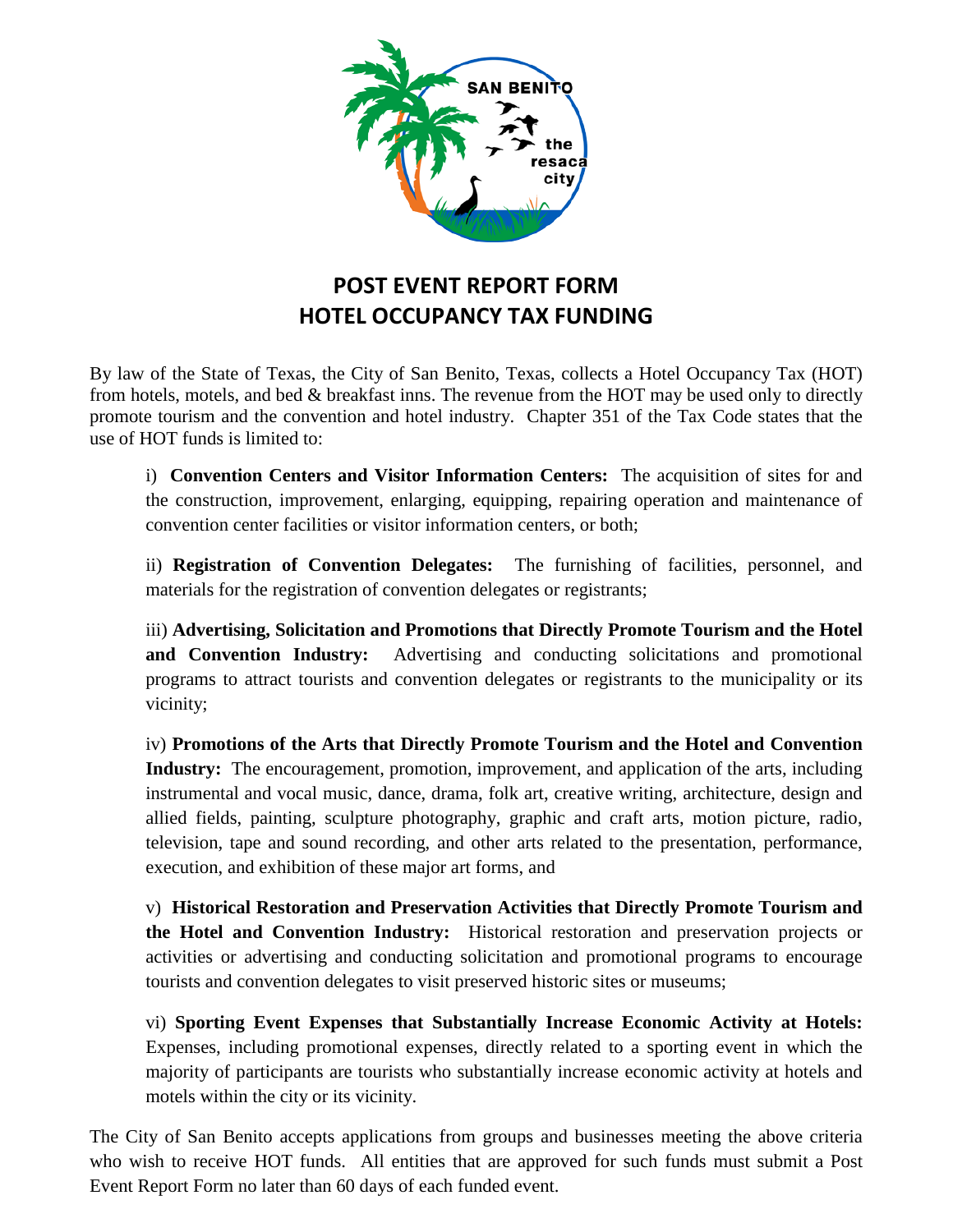The report will be reviewed by the City of San Benito to determine how well the entity met its goals and will be used in consideration of future hotel occupancy tax funding requests. Priority will be given to those events that demonstrate an ability to generate overnight visitors to the City of San Benito.

## **POST EVENT REPORT FORM**

## **ORGANIZATION INFORMATION**

|                                                                                                   |  |  |  | City, State, Zip: 2008. Experience of the State of Table 3. State of Table 3. State 3. State 3. State 3. State 3. State 3. State 3. State 3. State 3. State 3. State 3. State 3. State 3. State 3. State 3. State 3. State 3. |  |
|---------------------------------------------------------------------------------------------------|--|--|--|-------------------------------------------------------------------------------------------------------------------------------------------------------------------------------------------------------------------------------|--|
|                                                                                                   |  |  |  |                                                                                                                                                                                                                               |  |
|                                                                                                   |  |  |  |                                                                                                                                                                                                                               |  |
|                                                                                                   |  |  |  |                                                                                                                                                                                                                               |  |
| <b>PROJECT OR EVENT</b>                                                                           |  |  |  |                                                                                                                                                                                                                               |  |
|                                                                                                   |  |  |  |                                                                                                                                                                                                                               |  |
| Date of Event or Project:                                                                         |  |  |  |                                                                                                                                                                                                                               |  |
|                                                                                                   |  |  |  |                                                                                                                                                                                                                               |  |
|                                                                                                   |  |  |  |                                                                                                                                                                                                                               |  |
|                                                                                                   |  |  |  |                                                                                                                                                                                                                               |  |
|                                                                                                   |  |  |  |                                                                                                                                                                                                                               |  |
|                                                                                                   |  |  |  |                                                                                                                                                                                                                               |  |
| ,我们也不能在这里的时候,我们也不能在这里的时候,我们也不能不能不能不能不能不能不能不能不能不能不能不能不能不能不能。""我们的是,我们也不能不能不能不能不能不能                 |  |  |  |                                                                                                                                                                                                                               |  |
| Actual percentage of funded event costs covered by Hotel Occupancy Tax: ________________%         |  |  |  |                                                                                                                                                                                                                               |  |
| Actual percentage of facility costs covered by Hotel Occupancy Tax (if applicable): ____________% |  |  |  |                                                                                                                                                                                                                               |  |
| Actual percentage of staff costs covered by Hotel Occupancy Tax (if applicable): _____________%   |  |  |  |                                                                                                                                                                                                                               |  |
| If staff costs were covered, estimate of actual hours staff spent of funded event:                |  |  |  |                                                                                                                                                                                                                               |  |
|                                                                                                   |  |  |  |                                                                                                                                                                                                                               |  |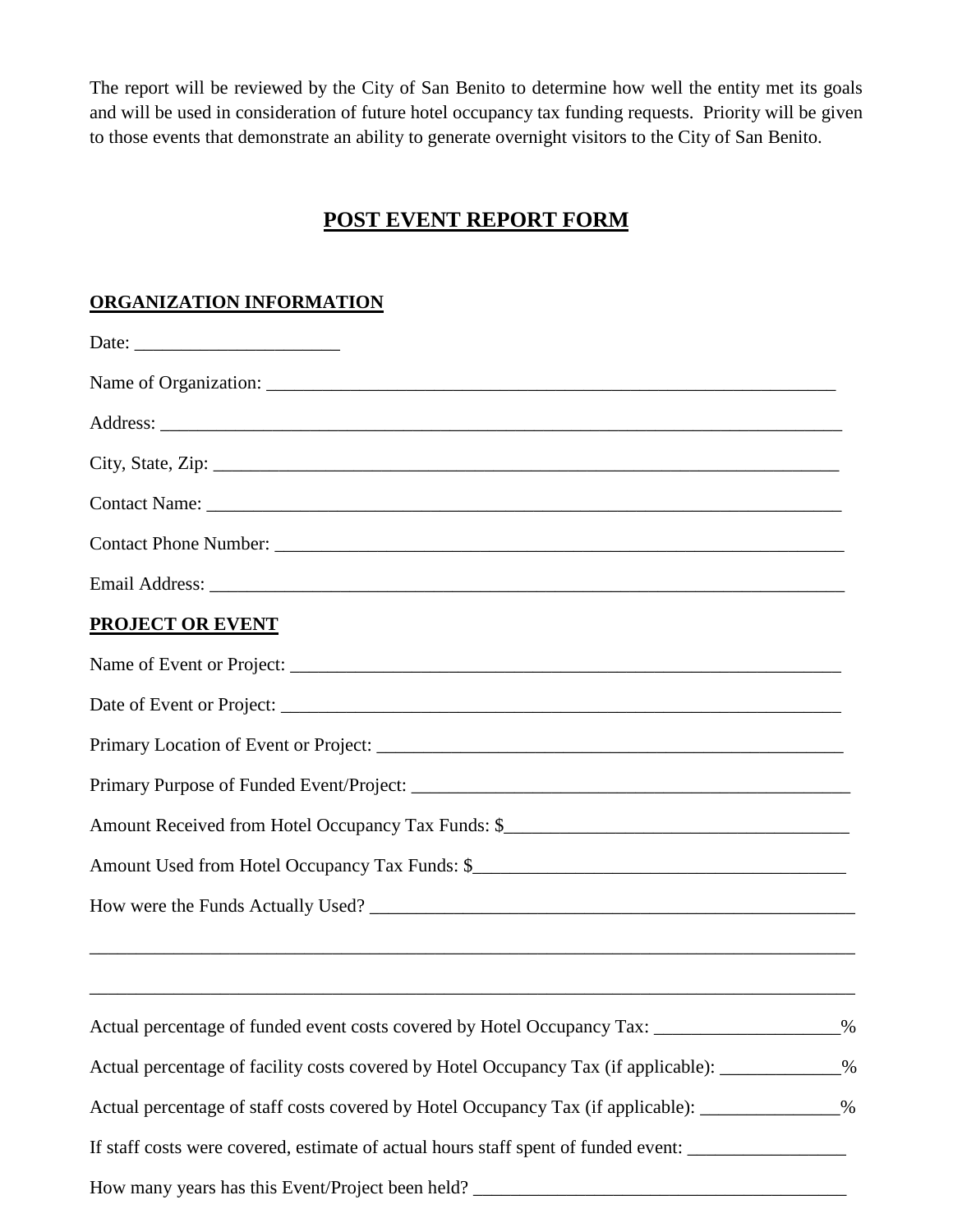How many people did you predict would attend this event/project? (number submitted in application for HOT funds):

What would you estimate was the actual attendance at the event/project? \_\_\_\_\_\_\_\_\_\_\_\_\_\_\_\_\_\_\_\_\_\_\_

How many room nights were generated at San Benito hotels, motels, or bed & breakfasts by attendees of this event/project?

If this event/project has been funded by HOT in the last three years, how many room nights were generated at San Benito hotels, motels, or bed & breakfasts by attendees of this event/project?

Last year: \_\_\_\_\_\_\_ 2 years ago: \_\_\_\_\_\_\_ 3 years ago: \_\_\_\_\_\_\_

What method did you use to determine the number of people who booked rooms at San Benito hotels, motels, or bed & breakfasts (e.g.; room block usage information, survey of hoteliers, etc.)?

\_\_\_\_\_\_\_\_\_\_\_\_\_\_\_\_\_\_\_\_\_\_\_\_\_\_\_\_\_\_\_\_\_\_\_\_\_\_\_\_\_\_\_\_\_\_\_\_\_\_\_\_\_\_\_\_\_\_\_\_\_\_\_\_\_\_\_\_\_\_\_\_\_\_\_\_\_\_\_\_\_\_

\_\_\_\_\_\_\_\_\_\_\_\_\_\_\_\_\_\_\_\_\_\_\_\_\_\_\_\_\_\_\_\_\_\_\_\_\_\_\_\_\_\_\_\_\_\_\_\_\_\_\_\_\_\_\_\_\_\_\_\_\_\_\_\_\_\_\_\_\_\_\_\_\_\_\_\_\_\_\_\_\_\_

Was a room block established for this event/project at an area hotel, and if so, did the room block fill?

 $\Box$  If not, how many rooms were picked up?  $\Box$ 

Please check all efforts your organization actually used to promote this event/project, and how much was actually spent in each category:

|                           | $\Box$ Newspaper: $\$\underline{\hspace{1cm}}$ | $\Box$ Direct Mail: $\$\$   |  |
|---------------------------|------------------------------------------------|-----------------------------|--|
| $\Box$ Radio:             |                                                | $\Box$ Internet/Website: \$ |  |
| $\Box$ Television:        |                                                | $\Box$ Other                |  |
| $\Box$ Press Releases: \$ |                                                |                             |  |

What new marketing initiatives did you utilize to promote hotel and convention activity for this  $event/project?$ 

\_\_\_\_\_\_\_\_\_\_\_\_\_\_\_\_\_\_\_\_\_\_\_\_\_\_\_\_\_\_\_\_\_\_\_\_\_\_\_\_\_\_\_\_\_\_\_\_\_\_\_\_\_\_\_\_\_\_\_\_\_\_\_\_\_\_\_\_\_\_\_\_\_\_\_\_\_\_\_\_

\_\_\_\_\_\_\_\_\_\_\_\_\_\_\_\_\_\_\_\_\_\_\_\_\_\_\_\_\_\_\_\_\_\_\_\_\_\_\_\_\_\_\_\_\_\_\_\_\_\_\_\_\_\_\_\_\_\_\_\_\_\_\_\_\_\_\_\_\_\_\_\_\_\_\_\_\_\_\_\_

\_\_\_\_\_\_\_\_\_\_\_\_\_\_\_\_\_\_\_\_\_\_\_\_\_\_\_\_\_\_\_\_\_\_\_\_\_\_\_\_\_\_\_\_\_\_\_\_\_\_\_\_\_\_\_\_\_\_\_\_\_\_\_\_\_\_\_\_\_\_\_\_\_\_\_\_\_\_\_\_

\*\*Please attach samples of documents showing how San Benito was recognized in your advertising/promotional campaign.

**\*\*Please attach at least one sample of all forms of advertising/promotion used in your campaign. If the sample itself does not indicate the medium used or where the advertising took place, please include other information that shows location of the advertising and medium utilized**.

What San Benito businesses did you utilize for food, supplies, materials, printing, etc.?